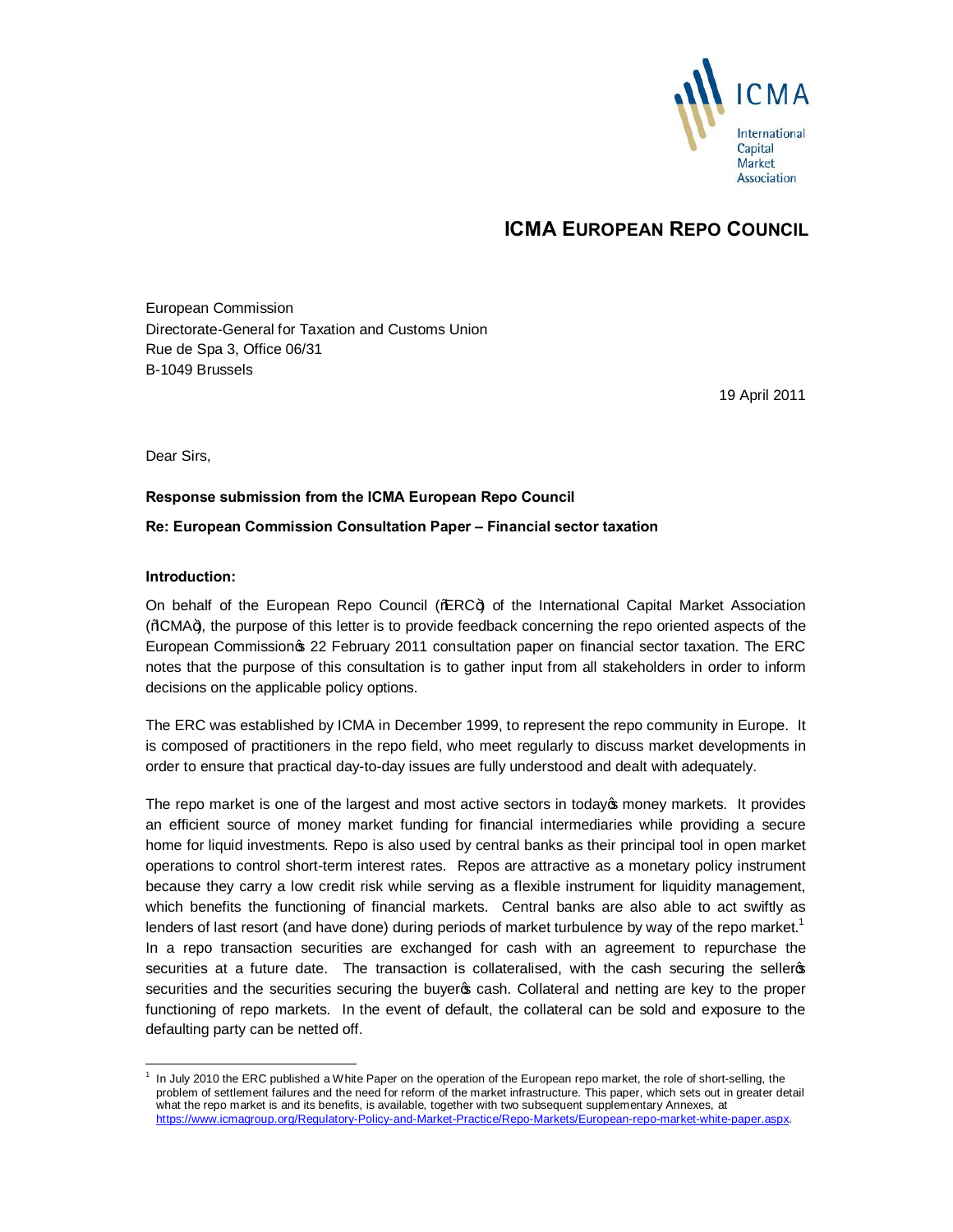In the international market, the ICMA Global Master Repurchase Agreement  $(GMRA)^2$  provides a robust legal framework for documenting repo transactions. Supervisory authorities recognise the effect of the GMRA netting provisions for regulatory capital and large exposure requirements provided, inter alia, that a reasoned legal opinion has been obtained to the effect that, in the event of a legal challenge, the relevant courts and administrative authorities would find that, where a counterparty fails owing to default, bankruptcy, liquidation or any other similar circumstance, the regulated firmos claims and obligations pursuant to the GMRA would be limited to a net sum under the law of the relevant jurisdiction(s), and which meets certain other requirements. Accordingly, ICMA obtains and annually updates legal opinions on the GMRA from 62 jurisdictions worldwide. These opinions cover both the enforceability of the netting provisions of the GMRA as well as the validity of the GMRA as a whole.

### **Commentary:**

Whilst there are many interesting issues discussed in this consultation paper, the ERC is for now going to restrict its focus to that aspect which bears most directly on repo. As the ERC sees it, this means that it should restrict its comments to answering consultation question #52.

*Q52: Some authors argue that overnight secured credit (through repos mainly) necessitates special treatment of those types of funding because of the cheap, but unstable funding leading to systemic risk. Do you agree to such an argument and if so, what treatment do you suggest?*

- 1. Yes, because
- 2. No, because \_\_\_\_\_\_\_\_\_
- 7. Cannot decide
- 8. Other

Please explain further and provide evidence, if you have any.

# **ERC response**

The ERC refutes the suggestion that repo provides % unstable funding leading to systemic risk $+$  On the contrary, repo is the instrument that provided an essential backstay to market liquidity during the crisis. Unsecured funding all but evaporated during the crisis, whereas the core repo market continued to function and also provided the platform for central bank support. Accordingly, regulators are placing collateralised markets like repo at the core of the reformed financial system.

Also, some claim that there were massive price collapses two days after Lehmanos default caused by "front selling" of collateral by repo counterparties and an associated widening of spreads. However, the bulk of repo is collateralised with government bonds. There was no collapse in government bond prices following Lehman, rather there was a flight to quality. Spreads widened after Lehman primarily because of the spectre of further defaults by large institutions, not because of widespread selling of repo collateral.

The collateralised nature of repo facilitates liquidity management, reduces systemic risk and is used by market participants and central banks alike. Without the Global Master Repurchase Agreement providing a robust legal framework for this financial instrument, the current credit crisis would have been much more severe. Thanks to this framework (in practical, legal terms) established by market participants in full co-operation with the central banking community, emergency liquidity provisions have been possible in a secured lending environment, as encouraged by Basel II.

 2 The GMRA is the most extensively used cross border repo master agreement and has reduced the risks associated with previously poorly documented repo transactions.